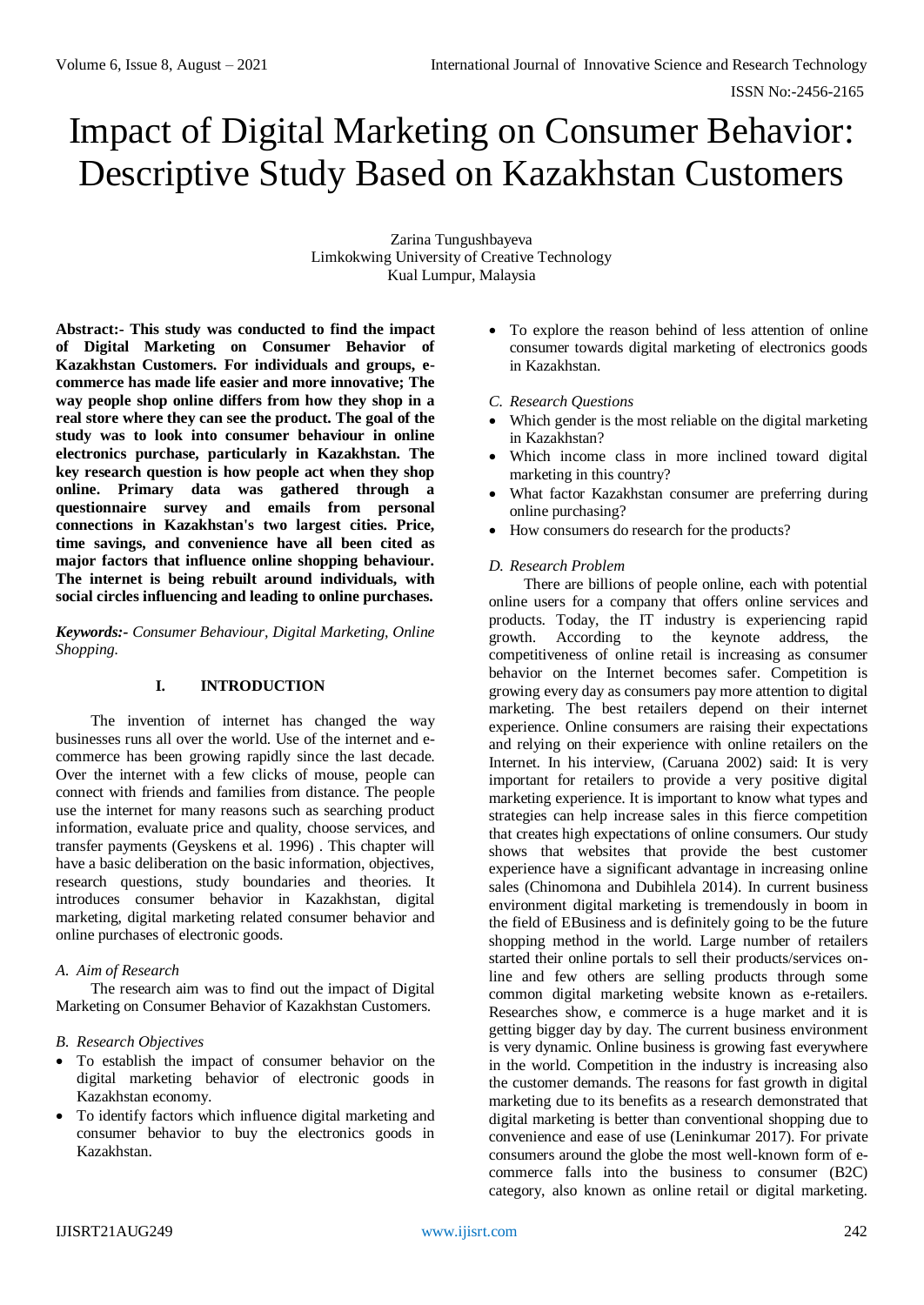The growth of interest in the internet as a shopping and purchasing medium fascinated practitioners and researchers alike. Its rapid growth posed intriguing questions for academic research (Monferrer, Moliner, and Estrada 2019). To motivate and attract customers online, it is important to know their behavior and understand what they need. Because digital marketing is a new way of shopping with new consumer needs. All customers have their own requirements and product requirements. Therefore, it is important for all online retailers to identify and identify their customers online (Raju 2021). Digital marketing and online consumer 13 behavior depend on these factors: Website Visibility, Online Store Reliability, Information Comparison, Payment Security, Privacy, Website User Interface, Availability Time, Educational Status and Network Experience (Bhuyan, Raju, and Phung 2019). Cultural, social, personal and psychological behaviors also influence consumer behavior when shopping online. Online purchases are based on personal opinion. The problem is that most online marketers do not know the social and cultural norms applicable to Kazakhstani and Kazakhstani consumer behavior, and these behaviors are based on perception, education, language, age, economic factors and income distribution, opportunities offered by companies. Therefore, in this article, we will encourage online sellers of Kazakhstani solutions through studies on the theory of consumer behavior for their products and services.

# *E. Hypothesis*

H1: Digital marketing has a significant impact on consumer behavior of online electronics shopping in Kazakhstan. H2:Trust has a significant impact on consumer behavior of online electronics shopping in Kazakhstan. H3: Convenience has a significant impact on consumer

behavior of online electronics shopping in Kazakhstan.

# *F. Significance*

This study aims to identify the Consumer behavior in the electronic environment is fundamental to the global world and the factors that affect purchase decisions can be ignored and obscured. Online consumers fear the possibility of physically testing the product, which is currently considered a deciding factor in their purchase. As a result, consumer behavior during online purchasing may differ from the traditional context (Sajjad, May 2012).

# **II. LITERATURE REVIEW**

This section introduces the theory of consumer behavior in purchasing electronic products online, including consumer characteristics, online consumer behavior, predictive factors, online shopping and consumer attitudes. Following the introduction of these principles, factors have been incorporated into targeted online shoppers and test online shopping models to help identify key factors, and thus, consumer behavior depends on the environment. It also highlights online consumer behavior, trust factors in ecommerce and the impact of buying electronic products online in Kazakhstan. Online shopping trends are at maturity stage in developed countries, and in developing countries,

they are increasing especially in Kazakhstan and Uzbekistan (Kirn and Benson 2018).

Current ecommerce market size of Kazakhstan falls between \$70-150 million which is expected to grow up to \$1 billion by 2020. Globally, the US"s current ecommerce market sits around 8-9% of total retail sales, while China's ecommerce sales are 18-20%. Kazakhstan's ecommerce market is not close to 0.1% of total retail sales. According to (Bouranta et al. 2019), credit card penetration's ratio is 0.01% in Kazakhstan. The past few years have seen a tremendous growth in e-commerce. Use of online platforms to seen goods and services has created a differentiation between the market leaders and laggards in various industries. According to ecommerce statistics 40 percent of the worldwide internet users have bought some form of products or goods online via desktop computer, mobile phone, tablet or other online devices (Jalilvand et al. 2018). Express tribune, (2014), stated that the ecommerce industry in the Asian region has seen a boom. Kazakhstan, though is a late entrant in ecommerce, however, a massive rise in online shopping trends has been observed. In the next five years it is expected that Kazakhstan's ecommerce market will surpass \$1 billion.

We have a number of theories on online consumer behavior, such as the Hope Verification Theory, the Innovative Dissemination Theory, the Technology Acceptance Model, the Behavior Theory, and the Theory of Conduct. Critical Action (Abbas 2020). User behavior responds differently to offline and online components. According to (Caputo et al. 2020), online users have two characteristics due to their personality: a) the expression of offline user behavior, and b) the unique behavioral model. The virtual community plays an important role in online consumer behavior. The virtual community is also known as the "Venus for the user" (Khalil-Ur-rehman et al. 2020). (Khalil-Ur-rehman et al. 2020). Research shows that online electronic purchases are increasing every day as retailers develop new strategies and designs to facilitate online shopping and facilitate online purchases. Buy a house with more effort. Appearance in major shopping malls and busy living markets. With the new era, the corporate environment has undergone rapid innovation and innovation with the Internet. Nowadays, users have access to many business websites and can purchase unselected products with a variety of options to choose from (Bouchaâla et al. 2020). Yuan Gao describes the informal model of retrieving information on the Internet. It defines four types of introductions: personal factors, product factors, media factors and state factors.

This theory was proposed to study technical acceptance and was developed by (Rahman and Raju 2021) and derived from the Theory of Reason (DRA) (Sarieddine 2021). According to Davis, the variables perceived use have an impact on people's intention to use independently and ultimately contribute to their use or use. Get used to it. This theory is an application that is compromised by utility, not convenience. It is also worth noting that greater perceived use is associated with technology adoption. The main advantage of this theory is that it identifies the factors that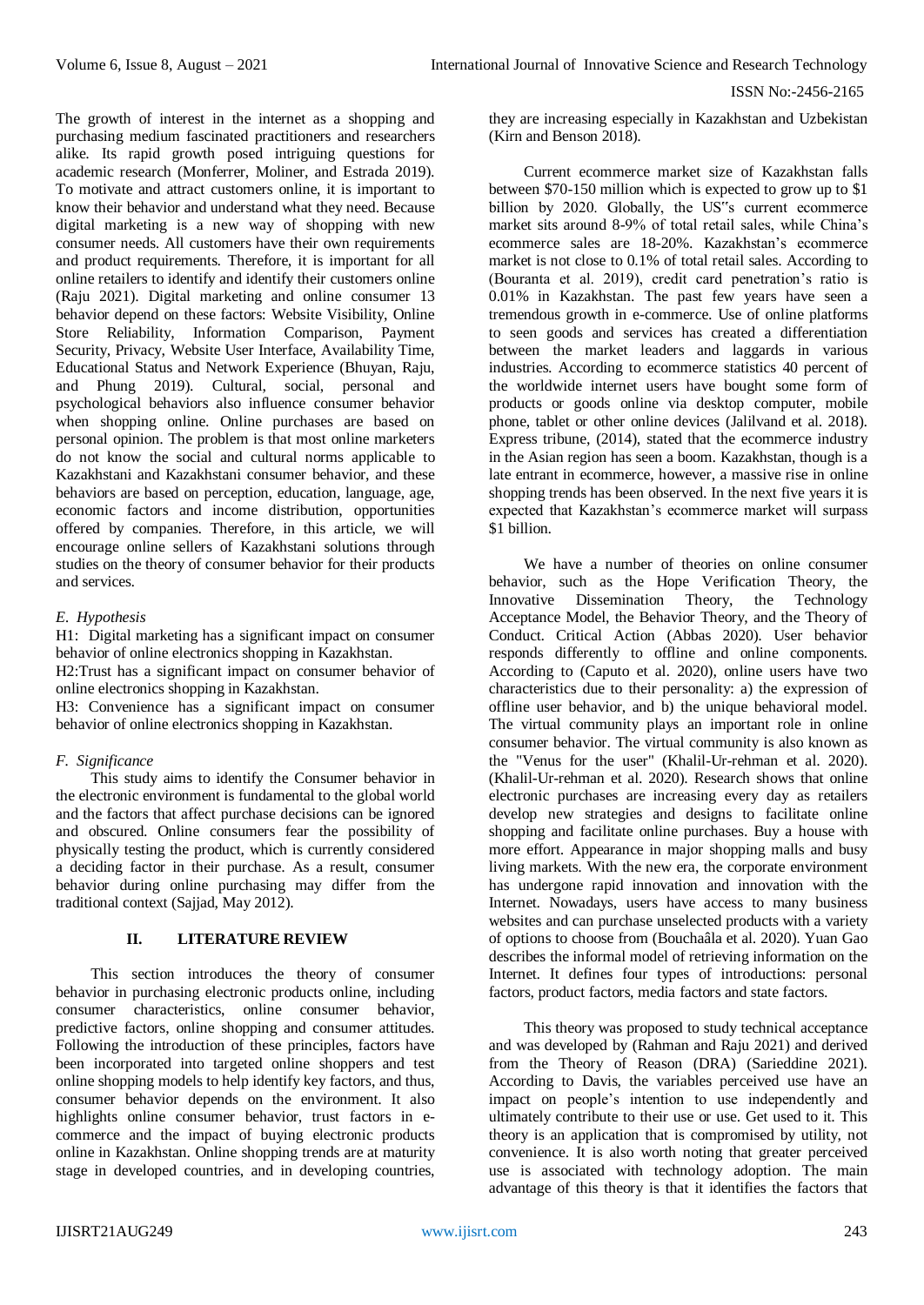lead to the introduction of information systems and puts them at risk of development compared to competing models. The downside is that some of the hurdles that may impede the introduction of technology are underestimated. Because of its simplicity, it has been misused at the expense of other models. (Polas and Raju 2021) lists the use of this model in information system research. TAM is an adaptation of Operational Theory (TRA), which is used to assess system user acceptance, measured by intent and impact. Perceived utility and ease of use are seen in terms of intended use (Surugiu, Gheorghiu, and Iordache 2020). The results show that the observed applications affect the purpose of the application, but the ease of use has little effect on the intended use. Instead, this approach reflects the effect of perceived use and ease of use of the intended application (Dumitriu and Popescu 2020).

## **III. METHODOLOGY**

## *A. Research Method*

Quantitative research method is used in the research. The type of research used in this study is descriptive research. The main reason for this is that it has led to research to analyze the causal relationship of variables in an attempt to understand buyer behavior compared to digital marketing in Kazakhstan.

## *B. Data Collection and tools*

After completing the questionnaire, the pilot test was conducted with a selected number of respondents before final delivery. In this way the interviewer's first project can be divided into questionnaires. At the end of the questionnaire, scientists were asked to collect data from respondents for a period of time. The next step is to analyze the data to highlight important characteristics and determine the results. The tools used for data collection have been carefully investigated for consistency and integrity before processing. Quantitative data should be analyzed using descriptive statistics indicating measures such as frequency and percentage and the effects associated with these values. The results are then divided into tables and graphs to represent the frequency distribution tables that determine the value of the variable and the number of samples in percentage and frequency.

#### *C. Sampling*

Due to time constraints and resources, we interviewed 357 respondents to evaluate the results. The questionnaire was mainly distributed to two major cities in Astana and Almaty where I live and work. However, the distribution of emails and personal contacts are important criteria. Initially, a total of 357 people were contacted to get the response, 357 of whom were excluded from the survey because the contact person did not use the Internet to make purchases and had no knowledge or access to online purchases. For this reason, 240 respondents were analyzed and investigated. Data are collected by interviewers as much as possible. However, as this study focuses on Kazakhstanis, it is estimated that the population will fluctuate slightly, which will increase the overall response rate. Sample methods for Kazakhstan are

also in effect because the people who receive the questionnaire are selected.

# *D. Conceptual framework*



The results of the questionnaire and the distribution of the data collected among the respondents are discussed and presented. The questionnaire was developed to collect primary data and then analyze the data and analyze consumer behavior in terms of price, convenience, confidence and loyalty to purchase. The questionnaire was distributed to include demographic categories among respondents and data on factors such as price, convenience, brand awareness, safety, trust, which directly or indirectly influenced the decision and highlighted the user's usual behavior. Consumers when buying online as you know, the questionnaire is divided into four main categories: customer interest in the buying process, customer interest in shopping and online behavior, and post-purchase experience.

# *A. Reliability Analysis*

# **Reliability Statistics**

| <b>Cronbach's</b><br>Alpha                |                       | <b>N</b> of Items |          |  |
|-------------------------------------------|-----------------------|-------------------|----------|--|
|                                           | .768                  |                   | 4        |  |
| <b>Case Processing Summary</b><br>N<br>96 |                       |                   |          |  |
| Cases                                     | <b>Valid</b>          | 240               | 100.0    |  |
|                                           | Excluded <sup>*</sup> | O                 | $\Omega$ |  |
|                                           | <b>Total</b>          | 240               | 100.0    |  |
| Fig 2                                     |                       |                   |          |  |

Questionnaire validity in the present research was attained by cautious data collection and record keeping procedure to make sure that the constancy of all processes was sustained through the entire way of research. Further, face, content and construct validity was obtained by the approval of experienced professor from the Donlinks school of Economics and Management, University of Science and Technology Beijing. The questionnaires reliability calculated by utilizing Cronbach alpha (CA). The overall internal consistency of the questionnaire was determined to be 0.768.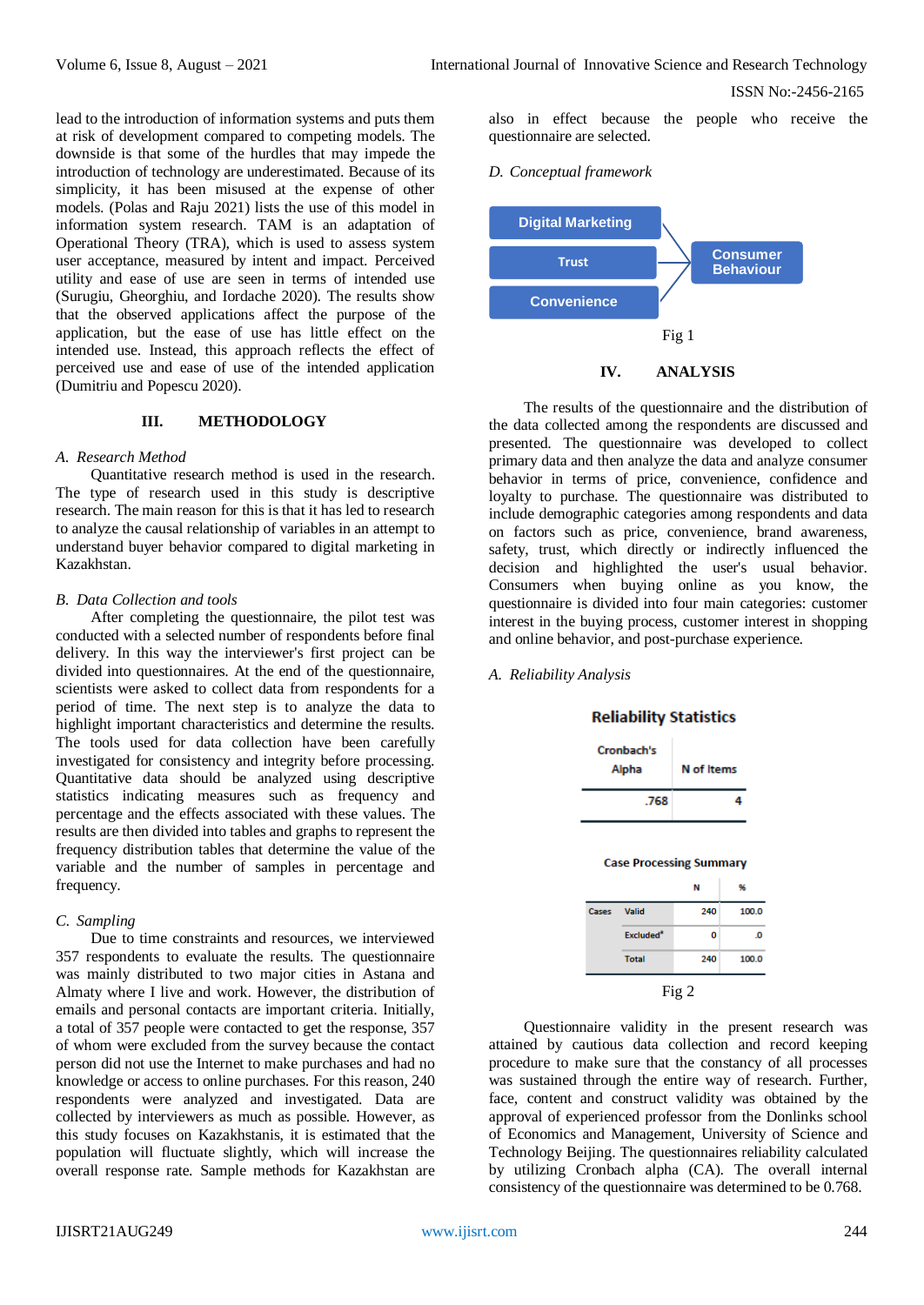*B. Summary of Study Hypothesis Testing Results*

| <b>Hypothesis</b>                                                                                                          | <b>Result</b> |
|----------------------------------------------------------------------------------------------------------------------------|---------------|
| H1: Digital marketing has a<br>significant impact on consumer<br>behavior of online electronics<br>shopping in Kazakhstan. | Accepted      |
| H2: Trust has a significant impact<br>on consumer behavior of online<br>electronics shopping in Kazakhstan.                | Accepted      |
| H3: Convenience has a significant<br>impact on consumer behavior of<br>online electronics shopping in<br>Kazakhstan.       | Accepted      |

Table 1

## *C. Findings*

This study aims to examine the impact of online shopping on consumer buying behavior in Kazakhstan. Online shopping is gaining popularity in Kazakhstan and around the world, but the speed of online shopping in Kazakhstan is slower than in other parts of the world. According to our survey, online shopping is becoming more and more popular among young people, students and professionals. Students usually choose to buy products from the original source and shop online. When people buy something online, they are influenced by many factors. The most important factors are price, trust, security, convenience, time, customer service and reduced offers. The price factor is that buying online is often lower than buying in the market. Shopping online is very beneficial for consumers as it saves time and money. One of the biggest obstacles to making sure you shop online is that people freeze when other computers ask for the full details of their customers. As a result, the customer is concerned that his personal information will be released and money and account information will be damaged. Peace of mind is clearly needed because users must provide personal information (full name, shipping address and date of birth) and financial data (credit card details) when purchasing online. This makes trust a key factor.

The results show that perceived benefits have a positive effect on online buying behavior. This shows that the ability to obtain and compare information about products or services plays an important role in creating a positive attitude for those who want to save time and comfort. It is essential for shoppers to think about buying online products or services, easy to find products or services, easy-to-use online stores and efficient payment processes. The results also show that visibility can have a significant impact on online shopping behavior.

It is hypothesized that the relevance of online purchasing to the buyer's values and lifestyle will positively influence his attitude toward online shopping as a result of his decisions. As a result, more shoppers who buy the online lifestyle are encouraged to do so for the convenience of online shopping and time savings. The hypothesis that

shoppers' beliefs in online stores have a positive effect on their attitudes toward online shopping is confirmed by statistics. This means that respondents have a positive experience of doing online shopping in Kazakhstan.

This analysis contradicts the results of Dan's (1999) study in which they acknowledge that high social status influences their social status in online shopping. This is possible because the IT environment is revolutionizing and making the Internet more accessible than it was a few years ago. After logging on to the Internet, users are comfortable with exploring the market. In this case, all types of consumers take advantage of this opportunity and therefore, the social factors of online purchasing behavior do not play a significant role.

The results of this study provide sufficient statistical evidence to support external influences as significant beliefs affecting subjective norms. This means that Kazakhstani internet users are strongly encouraged by the media and advertise on their website to shop online. However, this study did not statistically show the significance of the relationship between interpersonal influences and subjective norms. The explanation is that online shoppers in Nairobi are not easily tempted to shop online from a small circle of their friends or family.

The results show that the positive tendency of the buyer during an online purchase has a positive effect on the behavior control he / she sees. This means buyers clearly need enough income and internet resources to buy online. Studies have found that the relationship between personal performance and the positive impact on perceived behavioral control is supported by statistical data. One explanation is that respondents do not have much confidence in their online purchases.

Convenience is the most important reason for consumers to buy online (Clems et al., 2014). In line with previous assumptions, our research clearly shows that the facility has the highest positive correlation with online costs. Swilley and Goldsmith (2013) believe that practice in this context is easier shopping, more time and less effort. Per et al. (2007) show that stores may be reluctant to store products in specific markets, which can be frustrating for some markets. However, more types of products ultimately lead to better decision making (Keeney, 1999). If you find that consumers can make better buying decisions through online shopping, it increases their motivation to buy. Diversity ultimately has a positive effect on online spending, which is corroborated by the results of the study.

Approximately 82% of Internet users abandon their online purchases without completing a transaction, with poor website performance (Kearney, 2001b). Previous studies have shown that online shopping has a significant negative impact (Arif et al., 2014; Chakraborty, 2016). In contrast, a study has shown that there is little correlation between product risk and online shopping (Tariq, Bashir & Shat, 2016). Future studies should study the effects of product risk on online purchases (Masood 2013; Rizwan et al., 2014).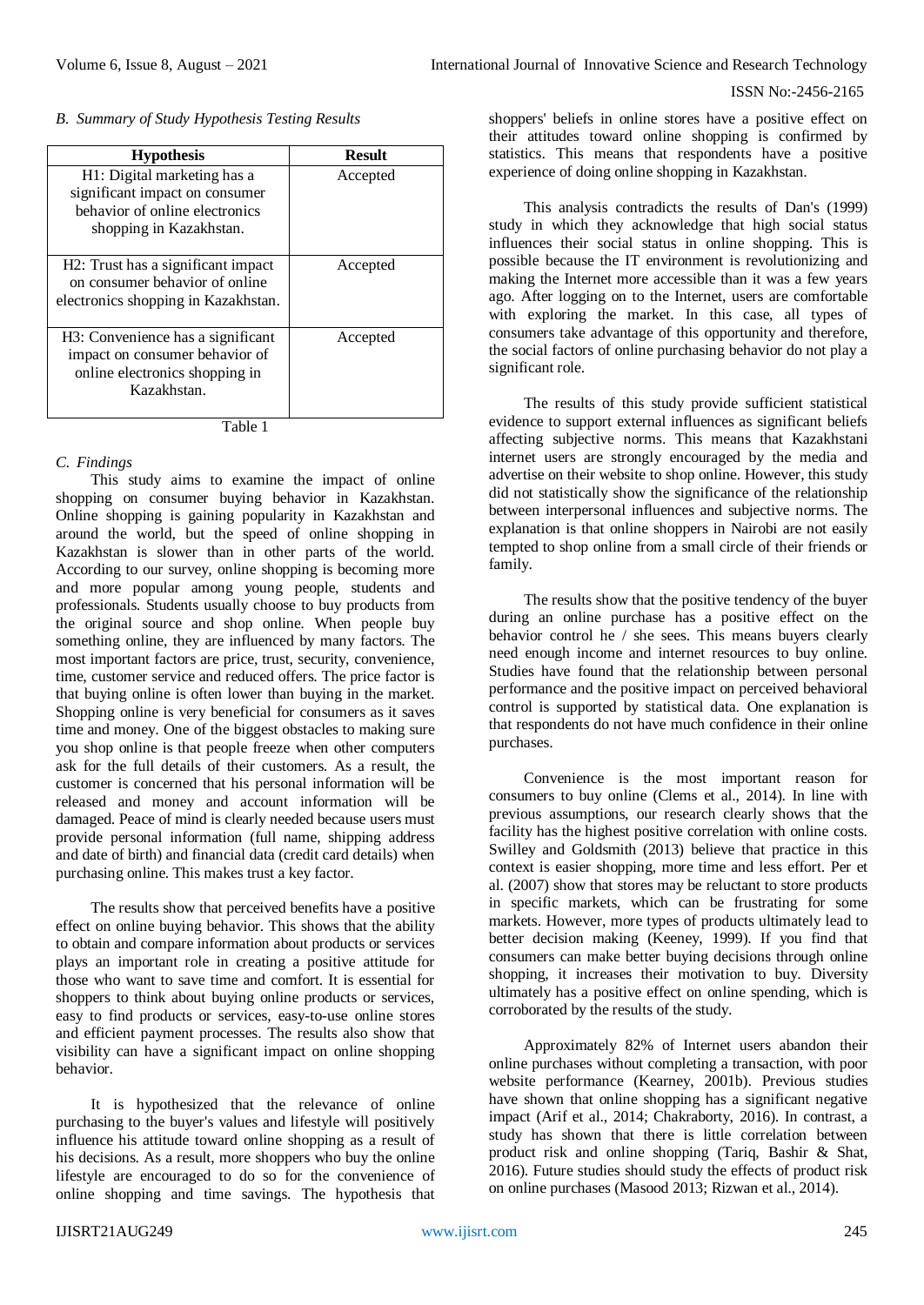Perceived risk has been studied for the first time in an offline context (Cunningham, 1967; Jacoby and Kaplan, 1972). Initially, perceived risk has five dimensions: psychological, physical, social and financial risk. After some time, another dimension was added as a temporary measure. In online shopping, three additional dimensions of perceived risk are included: security risks, privacy risks, and resource risks (Peter, 1975). Some studies show that perceived risks have a significant negative impact on online shopping (Adnan, 2014; Chaturvedi, Gupta and Hada, 2016; Iqbal and Hanjra, 2012; Moshrefjawadi et al., 2012; Najir, Dayab, Sajid, Rashid) and Javed. ; Suleiman, Mohezar and Rashid, 2007; Rehman, Rehman, Ashfaq and Ansari, 2011; Zakat and Matt Saman, 2009). In contrast, previous studies have shown negligible effects on perceived risk in online purchases (Adweinning, 2012; Chud Dari et al., 2014; Young, Mohd & Hassan, 2016).

Studies show that this approach has a significant impact on online shopping (Chih and Dong, 2005; Hirst and Aswin, 2008; Moshrefjawadi et al., 2012; Theo and Liu, 2007). Previous studies have examined a number of risks associated with online shopping in Kazakhstan, namely, convenience, risk and perceived product risk (Arif et al., 2014, 2010; Bashir et al., 2015; Clems et al., 2014 Moshrefjawadi et al., 2014). ., 2014). 2012; Tariq et al., 2016; Masood, 2013; Iqbal and Hanjra, 2012). All these risks have a negative impact on consumers' attitudes toward online shopping. High risk is thought to reduce online recovery (Loeb, Massocchi & Trail, 2007). Studies have found that reducing these risks increases online shopping and eliminates perceived risks and conveniences (Chen, Hsu, and Lin, 2010).

Around 43% of purchasing fails because they can't find the right products or are unable to complete the online transactions (Adnan, 2014) due to lack of awareness and low literacy rate. Unfortunately less than 1% of the whole population is internet literate, most people being unable to understand English (Aijaz & Butt, 2009). Studies show that there is a significant negative impact of convenience risk on online purchasing (Ariff, Sylvester, Zakuan, Ismail, & Ali, 2014; Bashir, Mehboob, & Bhatti, 2015; Chaudary, Rehman, & Nisar, 2014; Clemes, Gan, & Zhang, 2014; Suhan, 2015; Swilley & Goldsmith, 2013). In contrast, some of the studies indicate that Convenience risk has insignificant impact on online shopping (Moshrefjavadi, Dolatabadi, Nourbakhsh, Poursaeedi, & Asadollahi, 2012). There is a need to study the effect of convenience risk on online shopping in future (Chang, 2010).

Geffen and Straub (2003) report that trust is another important concern when consumers make the decision to purchase the Internet. Without physical contact with the seller, the risk to the buyer increases. Ha and Stoll (2009) support this argument, emphasizing the importance of trust in online shopping. The same is true for Kazakhstan. Our results indicate significant positive correlations in this case, although the effects are not as important as the comfort and diversity variables. Website factors play an important role in online shopping (Clems et al., 2014) and have traditionally been directly related to online shopping acceptance. We find that

direct communication is important and mediation is not important. Existing literature supports this. The ease of use alone does not affect relationships.

Kazakhstani-based websites have little or no flexibility, and: they do not have the ability to convert products available to customers. On the other hand, international trade websites that may offer changes may not be sent to Kazakhstan. Users adjust without any changes. Therefore, we reject the adaptation hypothesis.

Relationships with prices are considered negative and irrelevant. In fact, most of our respondents are from higher income groups, which is not very high. Negative relationships are due to high prices due to inflation and currency fluctuations, so that consumers no longer see electronic trading as cheaper than traditional purchases.

Although the availability of information has a positive impact, its importance is too small for us to accept the hypothesis. Despite the high volume of information, consumers still tend to shop at reputable stores. This may be due to the importance of mutual relations among Kazakhstani consumers who believe in the convenience of traditional traders. This prevents the Internet from being trusted as an information source, not as a source of income.

This study examines the causal relationship between subjective norms, approaches, perceived control of behavior, and behavioral intention. This study examines the relationship between behavioral intentions and potential online buying behavior, as well as perceived behavior control and actual purchase behavior. Results show that all relationships are supported, except for the relationship between behavior control and purchasing behavior. Attitudes, which are seen as predictors of behavioral intention and behavioral intention, emphasize the importance of subjective norms and behavior control as a direct cause of behavior. Statistically, the direct positive impact on the behavior of online purchases is not significant. A reasonable explanation for the contradiction of the results of previous studies may be related to the difficulty in calculating actual behavior.

Meanwhile, findings elucidated that without moderator's effect, perceived risk significantly influenced online shopping and our hypothesis H3 was supported. The results are consistent with the study of Adnan (2014), Chaturvedi et al. (2016), Moshrefjavadi et al. (2012), and Rehman et al. (2011). Moreover, attitude does not significantly moderate the relationship between perceived risk and online shopping. Hence, our hypothesis H3c was not supported. Additionally, attitude has a significant and positive influence on online shopping and supported our hypothesis H4. The results are consistent with the results of Iqbal and Hunjra (2012). This study used the theory of planned behavior (TPB). Theory of TPB specifies that behavior of consumer separately is examined in term of purchasing behavior as well as information behavior, and these two behaviors were influenced by consumer's attitude, perceived risk, trust, social influence, technology, perceived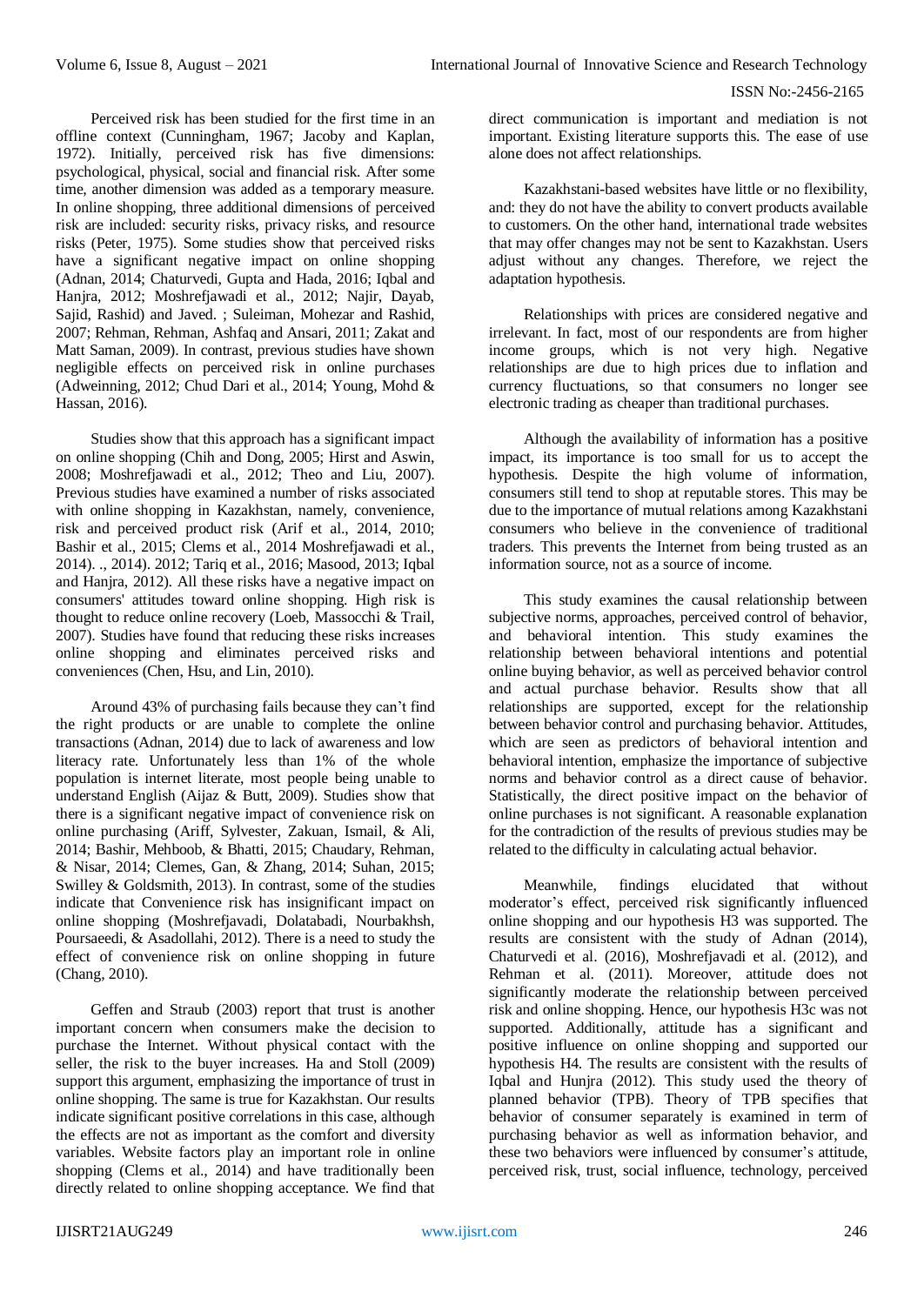usefulness, personal online skills, website characteristics, and perceived ease of use (Ajzen, 1991).

This analysis result confirms the study findings of Case et al. (2001); Hasslinger et al., (2007); Li. Et al., 1999; Ansari, 2016; Mareeswaran & Sunderaraj (2017); Farooqi and Ansari (2017) in which they found that customers" online shopping behaviour is influenced by their education, occupation and income. This part of analysis contrary to study results of Muthumani & Rajayogan (2017) in which they found that occupation of consumers do not have significant influence on their online purchase behaviour. It is natural that if a person is much educated, he will have the better knowledge of the world and market in contrast to uneducated or less educated person. In this case that person can make several combinations and choices with the help of his knowledge in online shopping. A person whose occupation is of much earning nature could purchase more than the less earning occupation. This also matters much in online shopping or any other area of life where the matter is related to money and finance. As it is known fact that income of any person is the most dominant factor regarding any financial issue. Online shopping is financial issue because a lot of money is being spent in this. Hence while shopping online the individual will always keep in mind his income and according to this, he will spend his money.

The results reveal that most people use online technology to buy online instead of online. This study takes into account the different consumer approaches to online shopping, which show that online shopping for different reasons is easier, easier, and better than real-time shopping. The basic themes presented include the individual's price, ease of use, and advice. The study also concluded that data security and security are important factors that consumers do not want to buy online. The balance between skepticism and uncertainty in online shopping is high, mainly due to insecure payments and shortcomings and cyber hacking. Despite the uncertainty, people still prefer to shop online, even if they do not. Behind the Scenes of Online Shopping is to get a concessionary offer by launching a secure, reliable and secure marketing platform.

## **V. CONCLUSION**

Since configuration is not a decisive factor in changing configuration, TAM is modified by removing configuration variables in TRA. New TAMs have been shown to be desirable to mediate, affecting the relationship between perceived use, perceived use, and behavioral use (Lababidi 2020). The results indicate that perceived ease of use and perceived ease of use are important. Several previous studies have confirmed this (Raju 2018). Related studies by (Sarieddine 2021); (Xie and Wang 2020); (Taleb and Raju 2020) found that perceived use is the determining factor for intended use, but the ease of use has little effect on intended use. (Saigopal and Raju 2020) argues that the TAM model is not suitable for studying and explaining consumption behavior because perceived use and observable use may not be adequately studied about consumption behavior. Studies supported by (Hoque and Raju 2020) suggest that future research should explore new models that focus on TAM strengths and address their weaknesses.

## *A. Recommendations*

The survey results indicate that the majority of respondents (97.2%) purchased online. This is in contrast to previous studies showing that online shopping in Kazakhstan is small (see Table 3 in the Results area). More lengthy surveys are needed to examine how often shoppers buy goods and services online and how much they spend over a period of time. In fact, according to research, online shopping growth rate should be 2% by 2018. However, the results show that online shopping penetration in Kazakhstan is as high as 97.2%. The results suggest that the relationship between each other's influences and subjective norms should be studied. In addition, as the results show, more studies are needed to understand why respondents have less confidence in online shopping.

The next step for online shopping platforms is to understand that how relevant their offerings are to the audience. As correctly pointed out in the survey, respondents were unclear as to what products can they actually buy over the internet. This shows that there exists a gap in communication which needs to be filled comprehensively so that the consumer expectations can be set at the right level. Equally important is the availability to house multiple brands. Consumers have deep associations with brands and would want to buy only their favorite brands. This brand power can be used to encourage those consumers to shop online, who face shortage of authentic brands.

Last but not least is the intrinsic aspect of shopping. Kazakhstan is experiencing a dynamic shift from general trade to modern trade. By every passing time, bigger retailers are opening up which indicates the new trend pertaining to the shopping experience. To cultivate a similar response, there is a need to offer the consumers something equal in value. This value can vary across the three segments that have been identified earlier in this research study. Each segment has its own needs and preferences and the best way is to have a step by step approach. Therefore, online retailers should also ensure there is a smooth payment processes and if they can include money-back guarantees can go a long way to increase the confidence of first time online shoppers to actually do it. In addition, online retailers should put measures in place to guarantee the standards of their merchandise and create channels for dispute resolution.

# *B. Limitations*

The main obstacle to online shopping is security risk. Kazakhstanis are afraid of sharing their personal and financial information on the Internet. Credit cards are generally not available to everyone, since most consumers are younger. In Kazakhstan, it is difficult to accept credit cards. When consumers refuse to buy online, the second common obstacle is lack of trust in online stores. Therefore, marketers must develop appropriate strategies to increase consumer confidence. This research is focused only on Kazakhstan. Further research is needed to assess the acceptability and behavior of online shoppers in the country's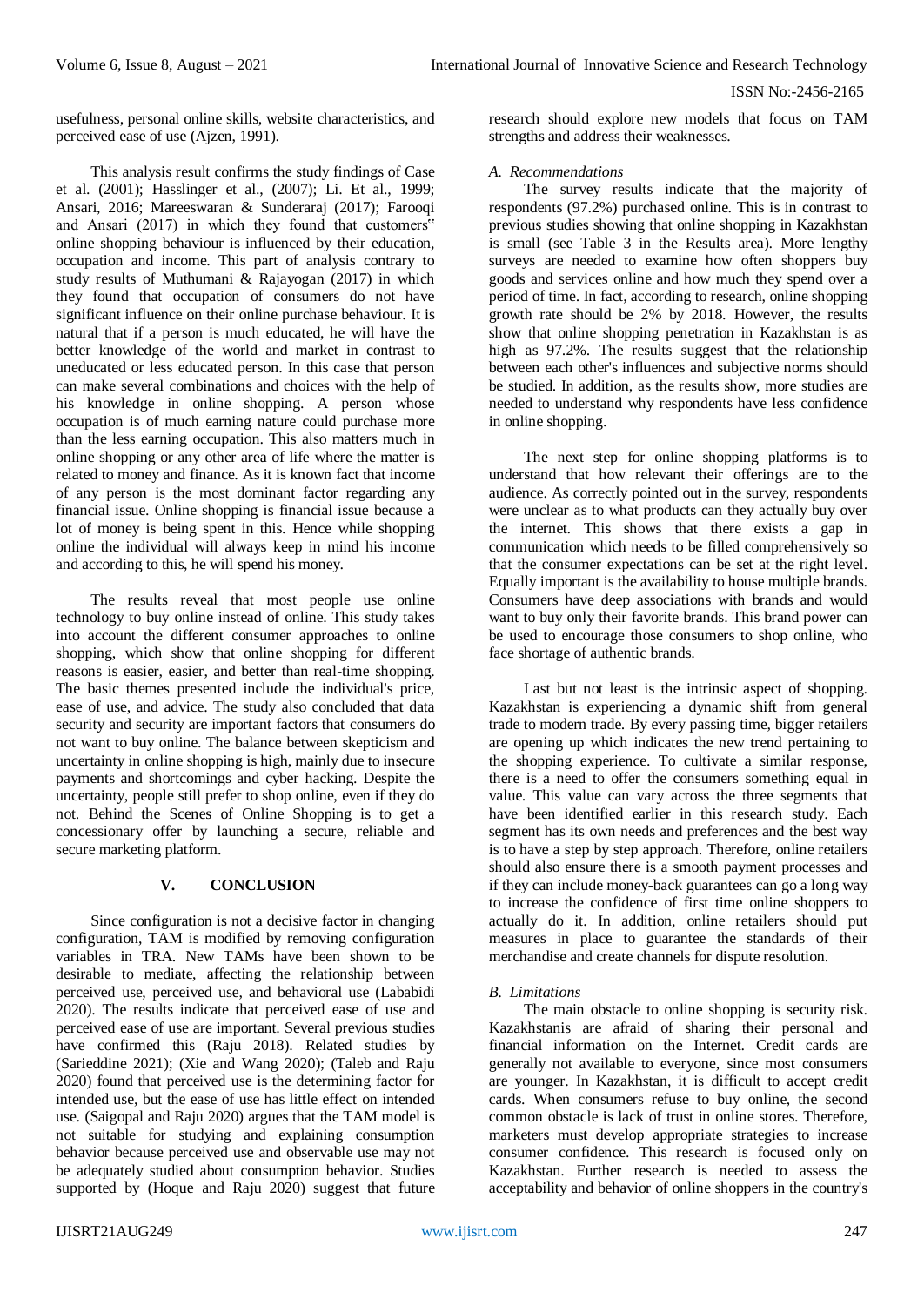cities, towns and rural areas. Some shoppers buy from trusted and reputable online stores and they are becoming loyal to many online stores. Therefore, it is important to know which factors affect your loyalty to online shopping. The main disadvantages of this study are related to the geographical distribution of the interviewees. The study looked at buyers from Kazakhstan online. This can be misleading in regards to the evolution of online shopping across the country. According to the results, Kazakhstan is more accepting of online purchases. In Kazakhstan, 97.2% of respondents make online purchases, while the rest of the country does not. In addition, factors affecting the purchase of goods or services online and the amount of online purchases over the past 12 months may be considered barriers. In fact, it can be difficult to remember information from the past 12 months.

## **ACKNOWLEDGMENT**

I would like to express my gratitude to Dr. Nicolas for being an outstanding advisor and excellent supervisor. His constant encouragement, support, and invaluable suggestions made this work successful. He has been everything that one could want in an advisor.

#### **REFERENCES**

- [1]. Abbas, Jawad. 2020. Impact of Total Quality Management on Corporate Sustainability through the Mediating Effect of Knowledge Management.Journal of Cleaner Production 244:118806. doi: 10.1016/j.jclepro.2019.118806.
- [2]. Al-Bulushi, Yousuf. 2020. Thinking Racial Capitalism and Black Radicalism from Africa: An Intellectual Geography of Cedric Robinson's System.Geoforum. doi: 10.1016/j.geoforum.2020.01.018.
- [3]. Almusaddar, Ayman A. S., Sara Ravan Ramzan, and Valliappan Raju. 2018. The Influence of Knowledge , Satisfaction , and Motivation On.International Journal of Business and General Management (IJBGM).
- [4]. Anees, Rao Tahir, Dr. Valliappan Raju, and Tamoor Anjum. 2020. A Mediating Role of Adaptive Selling Behavior: Relationship between Emotional Intelligence and Sales Performance. Beverage Industry of Pakistan.International Journal of Psychosocial Rehabilitation.
- [5]. Barhorst, Jennifer B., Alan Wilson, and Joshua Brooks. 2020. Negative Tweets and Their Impact on Likelihood to Recommend.Journal of Business Research 117:727–39. doi: 10.1016/j.jbusres.2020.01.054.
- [6]. Bhuyan, Mohammed Salim, Valliappan Raju, and Siew Poh Phung. 2019. Role of Social Business in Developing Countries: A Conceptual Framework.International Journal of Psychosocial Rehabilitation 23(4). doi: 10.37200/IJPR/V23I4/PR190402.
- [7]. Bouchaâla, Kenza, Mohamad Fathi Ghanameh, Mustapha Faqir, Mohamad Mada, and Elhachmi Essadiqi. 2020. Evaluation of the Effect of Contact and Friction on Deep Drawing Formability Analysis for

Lightweight Aluminum Lithium Alloy Using Cylindrical Cup.Pp. 623–29 in Procedia Manufacturing. Vol. 46. Elsevier B.V.

- [8]. Bouranta, Nancy, Evangelos Psomas, Manuel F. Suárez-Barraza, and Carmen Jaca. 2019. The Key Factors of Total Quality Management in the Service Sector: A Cross-Cultural Study.Benchmarking 26(3):893–921. doi: 10.1108/BIJ-09-2017-0240.
- [9]. Caputo, Francesco, Alberto Mazzoleni, Anna Claudia Pellicelli, and Jens Muller. 2020. Over the Mask of Innovation Management in the World of Big Data.Journal of Business Research 119:330–38. doi: 10.1016/j.jbusres.2019.03.040.
- [10]. Caruana, Albert. 2002. Service Loyalty.European<br>Journal of Marketing 36(7/8):811–28. doi: of Marketing  $36(7/8):811-28$ . doi: 10.1108/03090560210430818.
- [11]. Castaño, María Soledad, María Teresa Méndez, and Miguel Ángel Galindo. 2016. The Effect of Public Policies on Entrepreneurial Activity and Economic Growth.Journal of Business Research 69(11):5280–85. doi: 10.1016/j.jbusres.2016.04.125.
- [12]. Chetty, Valliappan Raju Karuppan, and Siew Poh Phung. 2018. Economics Behind Education: Elements of Development Outcomes through Political Involvement.Eurasian Journal of Analytical Chemistry 13(6):146–57.
- [13]. Chinomona, Richard, and Dorah Dubihlela. 2014. Does Customer Satisfaction Lead to Customer Trust, Loyalty and Repurchase Intention of Local Store Brands? The Case of Gauteng Province of South Africa.Mediterranean Journal of Social Sciences 5(9):23–32. doi: 10.5901/mjss.2014.v5n9p23.
- [14]. Dastisheh, Ashkan, and Valliappan Raju. 2020. Impact of Covid-19 on Sponsorship Marketing.Global Journal Of Emerging Sciences. doi: 10.37187/gjoes.0320.0201.03.
- [15]. Dumitriu, Dan, and Mirona Ana Maria Popescu. 2020. Artificial Intelligence Solutions for Digital Marketing.Pp. 630–36 in Procedia Manufacturing. Vol. 46. Elsevier B.V.
- [16]. Florence, Otoo. n.d. EFFECT OF COMMUNICATION ON EMPLOYEE PERFORMANCE AT GHANA REVENUE AUTHORITY, KUMASI.
- [17]. Geyskens, Inge, Jan-Benedict E. M. Steenkamp, Lisa K. Scheer, and Nirmalya Kumar. 1996. The Effects of Trust and Interdependence on Relationship Commitment: A Trans-Atlantic Study.International Journal of Research in Marketing 13(4):303–17. doi: https://doi HYPERLINK "https://doi.org/10.1016/S0167-8116(96)00006- 7".org/10.1016/S0167-8116(96)00006-7.
- [18]. Hammer, Michael. 2016. What Is Business Process Management ?Springer, Berlin, Heidelberg. doi: 10.1007/978-3-642-45100-3.
- [19]. Hapsari, Raditha, Ananda Sabil Hussein, and Radityo Putro Handrito. 2020. Being Fair to Customers: A Strategy in Enhancing Customer Engagement and Loyalty in the Indonesia Mobile Telecommunication Industry.Services Marketing Quarterly 41(1):49–67. doi: 10.1080/15332969.2019.1707375.